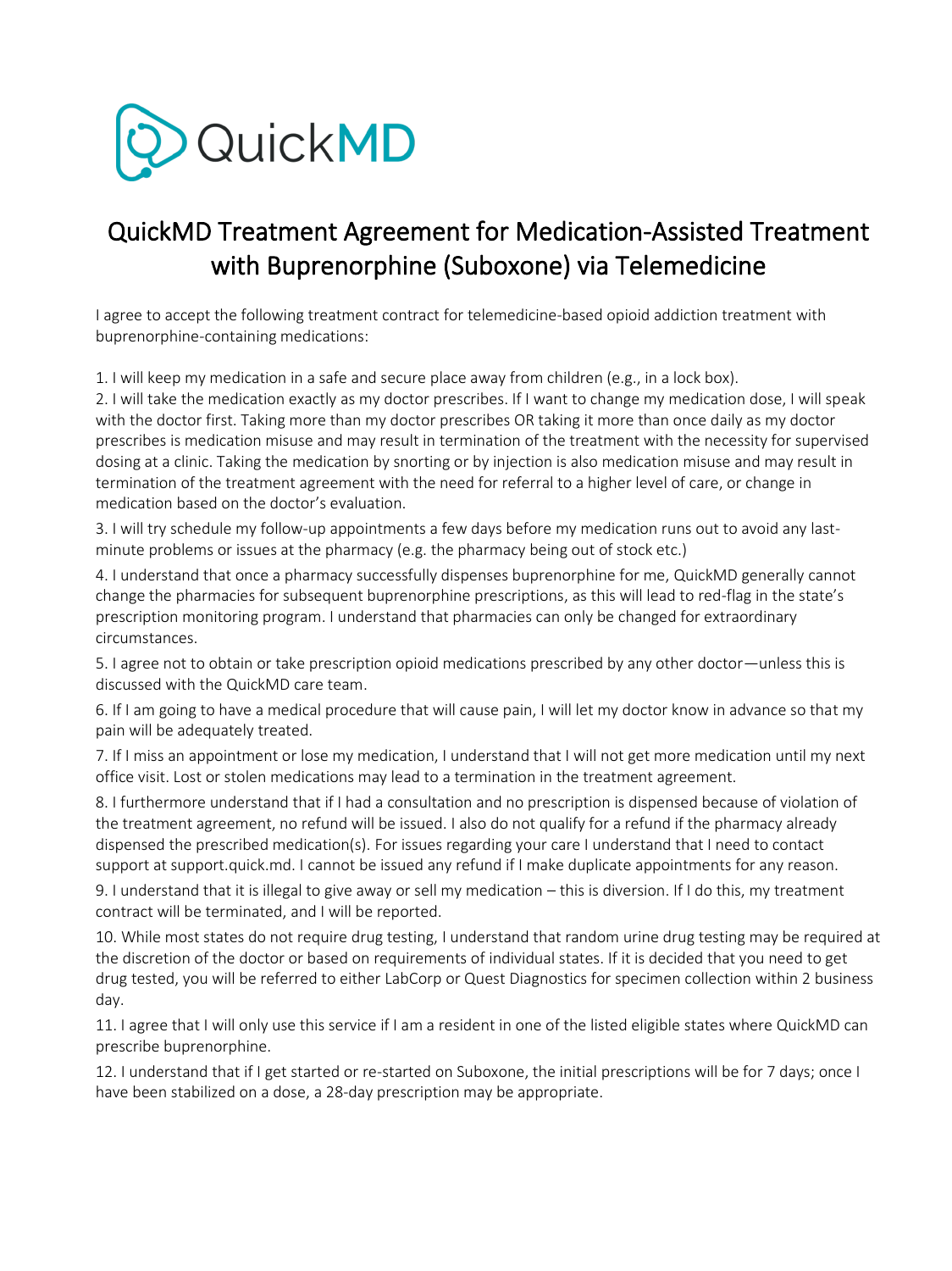13. I understand that people have died by mixing buprenorphine with other drugs like alcohol and benzodiazepines (drugs like Valium®, Klonopin® and Xanax®) and that these medications should not be combined with buprenorphine (Suboxone®)

14. I understand that treatment of opioid addiction involves more than just taking my medication. I agree to comply with my doctor's recommendations for additional counseling and/or for help with other problems and that I will let the QuickMD care team know if I need a referral to digital counseling (free for housholds making <\$85k a year)

15. I understand that there is no fixed time for being on buprenorphine and that the goal of treatment is to stop using all illicit drugs and become successful in all aspects of my life.

16. I understand that I may experience opioid withdrawal symptoms when I go off buprenorphine.

17. I am aware of the other two FDA-approved medications for opioid dependence treatment, methadone and naltrexone.

18. If female, I am aware of the increased chance of pregnancy when stopping illicit opioid use and starting buprenorphine treatment and offered methods for preventing pregnancy.

19. If female, I am aware of the effects of poor diet, illicit opioid use, use of dirty needles/sharing injection equipment, physical and mental trauma, and lack of pre-natal medical, substance use and mental health care during pregnancy and how these things can adversely affect my health and my current or future fetus/newborn's health. I understand that neonatal abstinence syndrome can occur when taking illicit opioids and that neonatal abstinence syndrome (NAS) is less severe, but can still occur, when pregnant women take methadone or buprenorphine as prescribed/dispensed in substance use disorder treatment. Cigarette smoking can make the severity of NAS worse and cause pre-term birth and small babies. Alcohol use can cause significant cognitive/brain damage in fetuses and newborns.

20. I understand that Medication-Assisted Treatment with buprenorphine via telemedicine (Tele-MAT) is a new modality and as such has certain limitations over in-person treatment programs. I am aware of these limitations and am aware that no specific results can be guaranteed or assured.

21. I understand that I may receive emails to the email address that I used to sign up which may contain sensitive information and I will make sure that no unauthorized person will have access to my email account.

22. I understand that I will always need to treat the staff with respect, without cursing or yelling, and if I violate this, my treatment will be terminated. No refund will be issued when violating our treatment agreement, regardless of any prescription being sent or dispensed.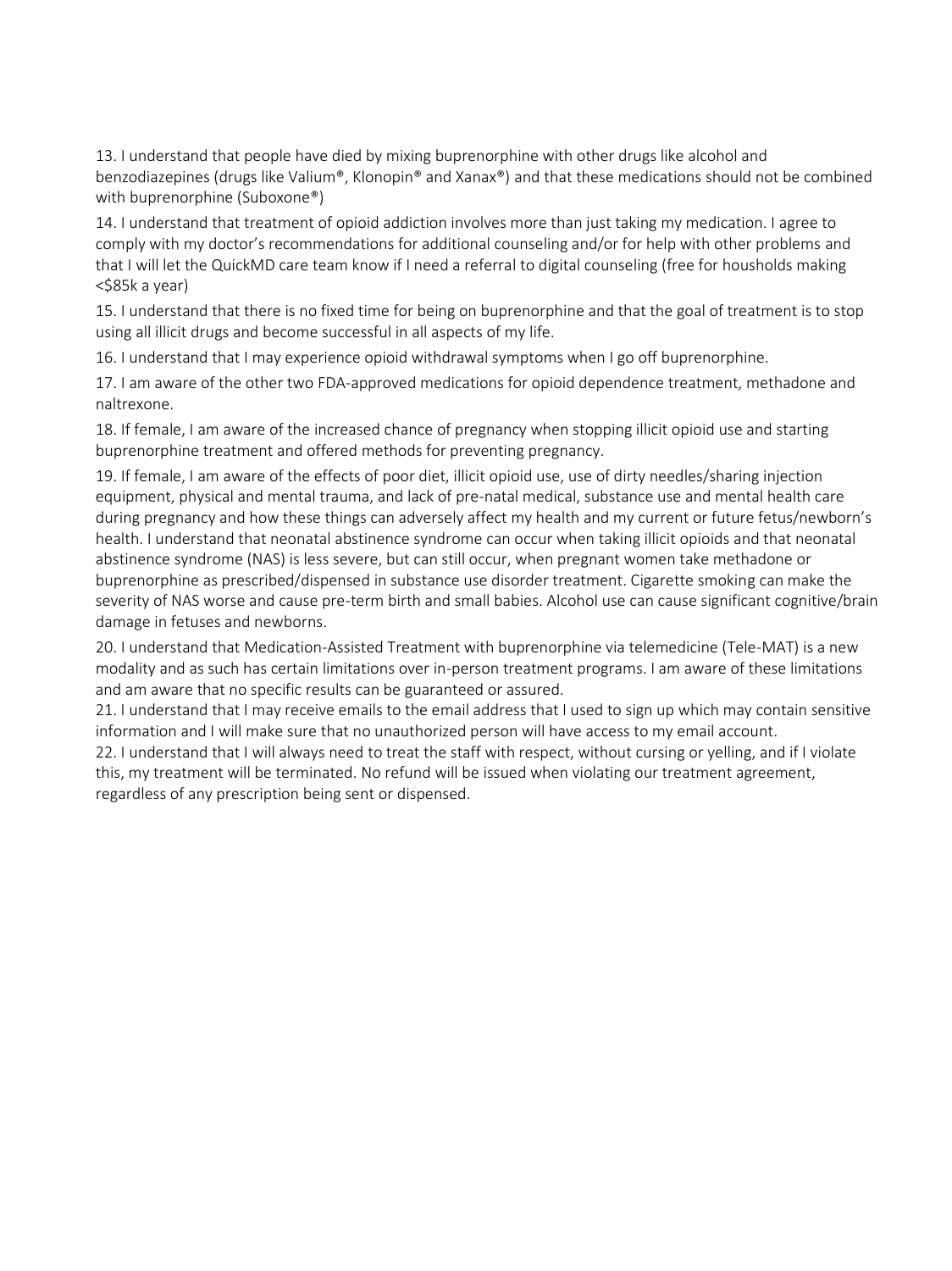#### **Consent to Receive Telemedicine Care**

As the patient (or as the legal guardian or healthcare conservator of the patient) and user for this telemedicine consultation, I voluntarily give my permission to the health care providers of QuickMD LLC and such assistants and other health care providers as they may deem necessary to provide medical services to me. I understand by signing this form, I am authorizing them to treat me for as long as I seek care from QUICKMD LLC, or until I withdraw my consent in writing.

By filling out this intake form I will help my doctor assess the suitability of using telemedicine services by verifying my full name, my current location, my readiness to proceed. By signing this consent, I understand and agree to the following:

- 1. Our QuickMD doctors can only treat patients when residing in one of [these states.](https://quick.md/states) and I agree that I will only use this service if I am a resident in one of the states and I acknowledge that the QuickMD doctor may not be able to assist me when I am located in any other state or country.
- 2. Care by QuickMD LLC or a QuickMD consultation does not replace the need for ongoing care by a primary care doctor; after a consultation for an acute complaint I understand that QuickMD always recommends talking to my primary care doctor within a week at the latest to discuss the symptoms.
- 3. I reviewed on [https://quick.md](https://quick.md/) the conditions that QuickMD may be able to take care of and the ones that QuickMD is not able to take care of. I acknowledge that this service is not intended to treat dangerous life and limb-threatening emergencies. If I require emergency care, I am aware that telemedicine is not the right type of care, and I should call 911 or proceed to the nearest hospital emergency room for help.
- 4. I acknowledge that the limit for prescriptions is 5 per consultation and QuickMD never prescribes controlled-substances other than buprenorphine (Suboxone), other high-risk medications, or medications that are not medically indicated and

that a consultation does not guarantee a prescription or doctor's note when not clinically indicated.

- 5. I submit to the exclusive jurisdiction of the California state superior courts and agree that any claim, lawsuit, or other legal proceeding arising out of or relating to the telemedicine services provided by my doctor and my doctor's staff will be brought solely and exclusively in California state superior courts. I also agree that the interpretation of this consent will be exclusively governed by and construed in accordance with the laws of California.
- 6. While I may expect anticipated benefits from the use of telemedicine, no specific results can be guaranteed or assured.
- 7. If my doctor believes at any time that another form of service (for example, a traditional in- person consultation) would be appropriate in the situation, my doctor may discontinue the telemedicine consultation and recommend an in-person consultation. In that case I may request to get a refund for the consultation.
- 8. I am comfortable with using electronic communications technology to communicate with my doctor and understand there are limitations to the technology which may require an in-person consultation.

If I request a video-consultation, I agree to have the necessary computer, equipment and internet access for my

telemedicine communications. I also agree to try my best to arrange for a location with sufficient lighting and privacy and is free from distractions and intrusions during my telemedicine communications. If there is a technical problem with the video, I agree that the QuickMD LLC doctor may complete the consultation through a phone call.

9. The laws that protect privacy and the confidentiality of my medical information also apply to telemedicine. The medical information that is transmitted electronically by my doctor to me will be encrypted during transmission and will be stored only by my doctor or a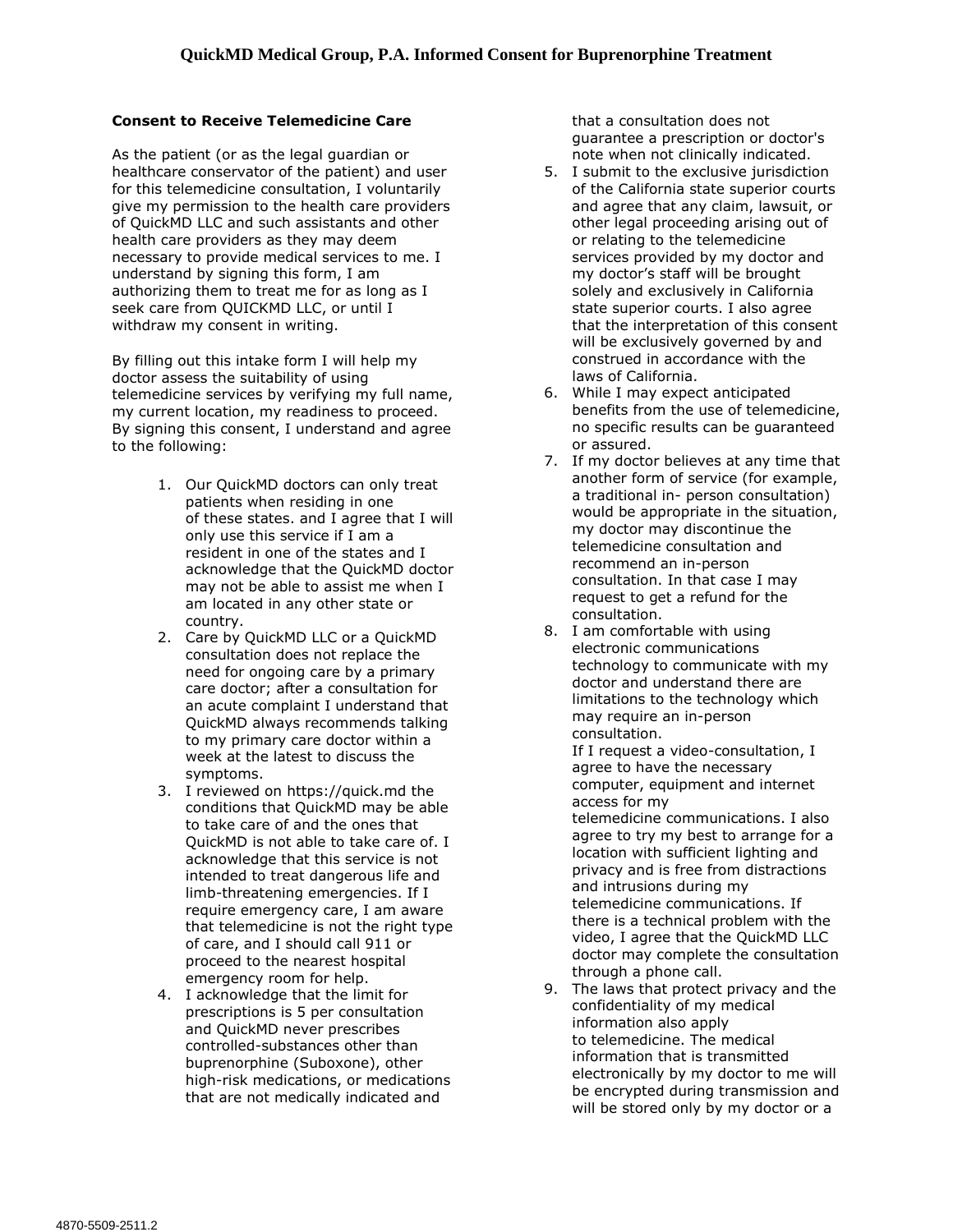service provider selected by my doctor. I understand the dissemination of any personallyidentifiable images or information from the telemedicine communication to researchers or other healthcare providers will not occur except as required by federal or state law.

- 10. I understand my risks of a privacy breach increase substantially when I enter information on a public access computer, use a computer that is on a shared network, allow a computer to "auto-remember" usernames and passwords, or use my work computer for personal communications.
- 11. I acknowledge that QuickMD providers may email me information relating to my consultation or follow up with me using the email address I provided. I am aware that information sent by email may not always be fully secure. If I do not want to receive any emails regarding my visit, I will let my doctor know during the consultation. I have the right to access my medical information and obtain copies of my medical records in accordance with state law.
- 12. If I am in the medication-assisted program (Tele-MAT) and am prescribed buprenorphine (Suboxone), I will adhere to the [Treatment Agreement](https://quick.md/wp-content/uploads/2020/08/QuickMD-Tele-MAT-Treatment-Agreement.pdf) and I understand that if I violate that agreement that my treatment will be terminated.

I read and understand the information provided in this document. I discussed any questions I may have had with QuickMD beforehand and all of my questions were answered to my satisfaction.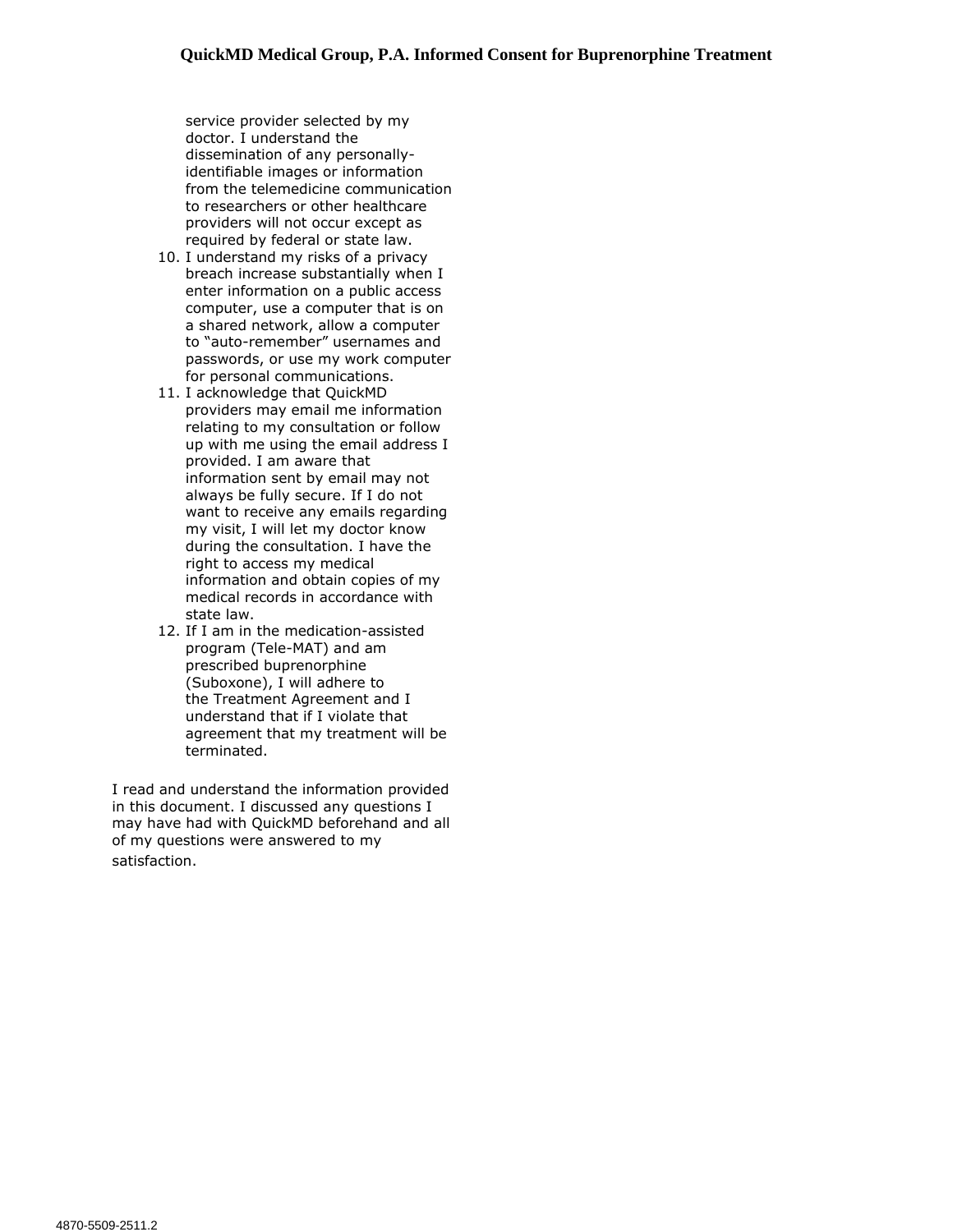## *Buprenorphine Treatment*

Buprenorphine is a medication used to treat people with dependence on opioids, such as heroin, oxycodone, or hydrocodone. Buprenorphine is an opioid that can be used to replace the opioids you are abusing, prevent the withdrawal sickness, and help you heal.

Buprenorphine treatment is flexible and can last as long as needed to help prevent relapse. When a patient and physician agree that it is time to decrease the medication, the dose will be decreased slowly to help prevent withdrawal sickness.

Buprenorphine treatment is a tool to help patients recover from opioid use disorder, but taking this medication alone is not considered enough treatment to help patients get better, and patients will be required to participate in other forms of treatment such as counseling or 12-step programs.

### *How It Is Taken*

Buprenorphine is available in a film or tab which is buprenorphine mixed with a medication called naloxone. This film will work *only* if you leave it under your tongue and let it completely dissolve. Even though it may have a bad taste, you cannot eat or drink while taking the medicine, because if you swallow it, it will not work.

## *Risks of Buprenorphine Treatment*

Like other opioids, after taking buprenorphine for a while, you will feel withdrawal sickness if you stop taking it suddenly. Combining buprenorphine with alcohol, other opioids or other medications such as Valium, Xanax, Klonopin, or Ativan can result in death. If you are not in withdrawal when you take buprenorphine, you may experience precipitated withdrawal caused by taking buprenorphine too soon after taking another opioid. Precipitated withdrawal is a type of withdrawal related to taking buprenorphine for opioid treatment that can be sudden and particularly intense. If you are taking another strong opioid and inject buprenorphine, it will cause severe opioid withdrawal.

Buprenorphine may make you constipated, or feel tired or sleepy. You should not drive a car or operate machinery while taking this medicine.

#### *Alternatives to Buprenorphine Treatment*

Buprenorphine treatment is not right for everyone. Some patients may have problems with their physical or mental health that make them ineligible for treatment. Other patients may need more intensive treatment to get better. Treatment options include in-patient detoxification or treatment in a residential program that provides a medication-free treatment focus.

Another form of opiate maintenance therapy is methadone maintenance, which may be more appropriate for some clients and may be less expensive than buprenorphine treatment. In addition, Naltrexone or Vivitrol are medications that block the effect of opiates, but have no opiate effect of their own.

If you do not qualify for or do not want buprenorphine treatment, we can help refer you to other forms of treatment, including:

- Methadone maintenance: where patients go to a program and get methadone every day to help prevent withdrawal sickness and drug abuse
- Inpatient detoxification: where patients are admitted to a hospital or treatment program and receive treatment for the withdrawal sickness for a few days.
- Outpatient treatment: where patients go for counseling but do not typically receive medications to treat withdrawal sickness
- Residential treatment: where patients work on recovery skills while living away from home with other patients recovering from addiction

#### *Contact*

To reach QuickMD, call (888)-8-QUICKMD. After hours, call our number and we will assist as we can. If you are experiencing a life-threatening emergency, call 911 or go to your nearest emergency room for help.

## **I, ("Patient/Client") have read and understand**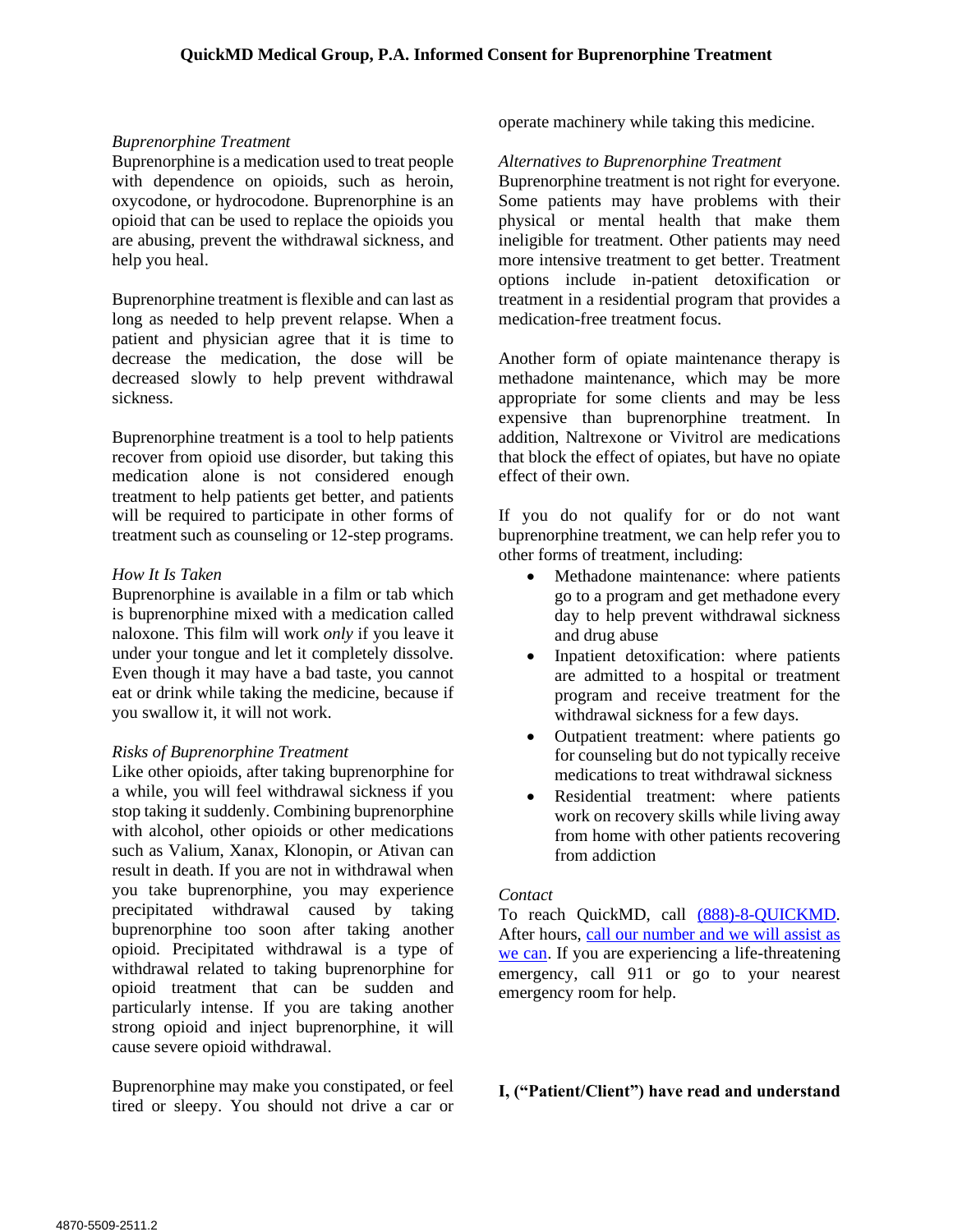### **the above, as well as the following (initial each line as it is reviewed):**

I understand that buprenorphine is used to treat opioid use disorder, and does not directly help with abuse of alcohol or other substances such as cocaine or amphetamines.

I agree to take buprenorphine only as prescribed by my physician, and will not adjust the dose on my own.

I agree that if I am having any side effects from buprenorphine, I will notify my physician immediately.

I understand that I must inform my physician of current medical conditions and any current, or changes to, medications I am taking.

I understand that taking lower doses of buprenorphine will decrease the chances of having side effects or other problems with buprenorphine. I will work with my physician to find the lowest dose of the medicine that helps.

I agree to discuss with my physician my prescribed medications, including benzodiazepines (such as Valium, Klonopin, Ativan or Xanax), stimulants (such as Ritalin, Concerta, Adderall or Vyvance), or other opioids. I may be asked to reduce or discontinue these medications. Mixing buprenorphine with some of the drugs listed above or with alcohol can be dangerous.

Buprenorphine will *block* the effect of opioid pain medications, including medicines given in emergencies andafter surgery. I will notify all of my treating providers that I am taking buprenorphine medication.

I agree to safely manage my buprenorphine prescription. It is recommended I use a locked safe. Buprenorphine can cause death to children, other adults, or pets. I will call the poison control center or 911 immediately if anyone besides me takes the medication. I will report stolen medication to the police and to QuickMD. However, stolen medication will not be replaced.

## *Patient's Rights and Responsibilities*

I will not sell, share, or give my buprenorphine to another person. Such conduct may result in immediate termination of buprenorphine treatment.

I will comply with any required film/pill counts and urine drug screens, as applicable, and notify my physician immediately in case of lost, stolen, or damaged buprenorphine. Refills will not be prescribed earlier than scheduled.

I will comply with urine drug screens, if required by QuickMD or state law, which may be witnessed by a same-sex staff member. Refusing or tampering with a urine drug screen may result in discharge from treatment.

I will notify my physician or counselor before any urine test shows drug use.

I agree to notify my physician immediately in case of relapse to drug use, which can be life threatening.

I understand that I may withdraw voluntarily from treatment and discontinue buprenorphine treatment at any time by notifying the physician and discussing with the physician the risks of discontinuing medication.

I have been informed of QuickMD's rules regarding my conduct and responsibilities, including policies regarding diversion, mitigation, and non-adherence to my treatment plan.

I agree to comply with QuickMD's rules and regulations, and to comply with my QuickMD treatment plan.

I have been informed of my treatment rights related to buprenorphine treatment.

## *Pregnant Patients*

I understand that buprenorphine is not currently approved for use in women who are pregnant. Women who are pregnant require different medications and special treatment services to protect the woman and the baby. If I am pregnant,